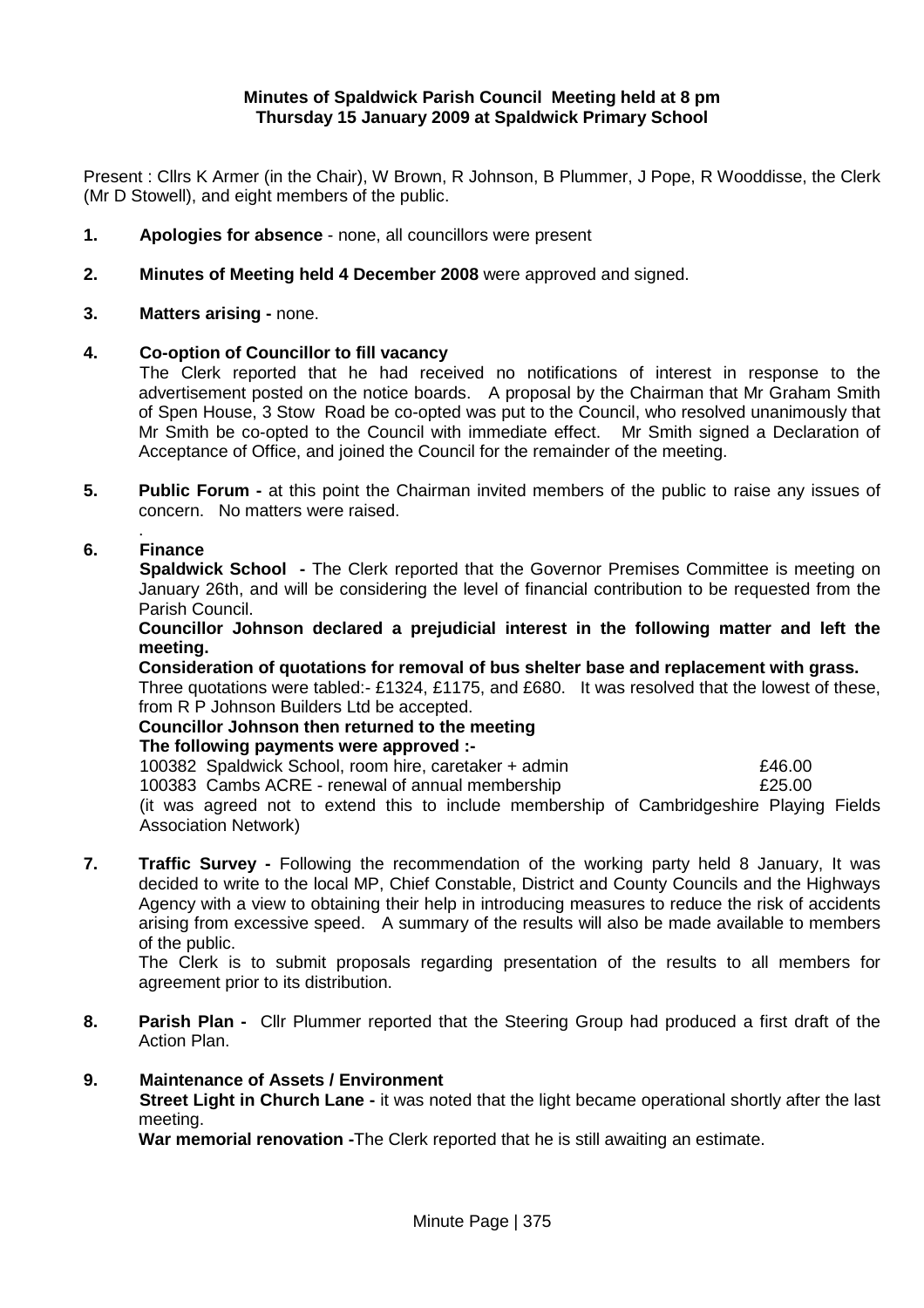**10. Provision of Allotments** - Advice has been received regarding an appropriate rent for the Charity field. This will discussed at agenda item 15.

Cllr Brown agreed to speak to the Internal Drainage Board about the possibility of the short length of ditch at the west end of the field being adopted by them, and maintained along with the adjoining adopted watercourse no.22 This runs in a northerly direction along the west side of Stow Road from opposite the entrance to Upthorpe Lodge to the point where it turns west alongside the charity field. It continues past the end of the charity field for a further 60 metres and then turns northwards, eventually crossing under Cockway Lane, and continuing northwards to join the Ellington Brook.

## **11. Planning**

## **0803330FUL - Erection of dwelling, Land at and including 11 Stow Road**

Shortly after the last meeting, at which approval of this application was recommended, the Clerk received a copy of a letter of objection raised by the owners of the adjacent bungalow. Following discussion with the Chairman, an extension of the period for comment until 16 January was requested so that a fuller discussion and review of the original comment could take place. This was granted. The letter of objection and the response of the applicants' architect were tabled. At the invitation of the Chairman, the objectors (Mr & Mrs Foster) explained their objection to the changed location of the proposed new dwelling and the applicants (Mr & Mrs Hanks) responded that they had asked their architect to investigate the matters raised by the objectors, and their report indicated that the effect on the neighbouring property would be well within Building Research Establishment guidelines.

Following discussion it was resolved to send the following comment to HDC Planning:-

The Parish Council is unable to recommend either approval or refusal, as it does not possess the skills necessary to make a judgement on the case presented by Parsons & Whittley on behalf of the applicant against the objections of the neighbour, Mr S. P. Foster. The Council has, however, no objection to any other part of the proposal.

**0802547REM -** Approval of siting, external appearance and landscaping for the erection of 4 dwellings, Land adjacent to 33 Thrapston Road.

Prior to the meeting the Clerk had circulated details of an exchange of e-mails between himself and the applicant, which addressed the issues raised by the Parish Council at the meeting held on 26 September 2008. In the light of the positive replies received, the Clerk recommended the Parish Council to withdraw its previous recommendation that the application be refused pending clarification of the issues raised.

Following discussion it was resolved to send the following comment to HDC Planning:-

In the light of responses from the applicant in respect of the issues raised by Spaldwick Parish Council, approval of this application is now recommended. The Council trusts that the Planning Authority will make every effort to facilitate the proposals made by the applicant.

The Council confirms that it would have no objection to inclusion of the following conditions :

Conditions 5, 6, 7, 8 and 9 of Planning Permission 0102817OUT, plus an amended condition 10 referring to the plans etc. received by the LPA on 2 September 2008; and Conditions 2 and 3 of Planning Permission 0502252S73.

### **12. Correspondence**

 **Playtimes Playgroup -** The Playtimes committee has asked the Parish Council to consider repairing / replacing two concrete posts which form part of the fence between the Public Open Space in Ferriman Road and the Playtimes building, which they believe to be the PC's property. It was agreed that Cllrs Armer and Johnson would see what is involved and the Clerk would confirm that the fence is not owned by the Parish Council. The Chairman suggested that the Council could consider a one off contribution to the cost. The matter was deferred pending receipt of the reports.

 **Flood Protection Measures in Spaldwick -** It was noted that District Councillor Mike Baker had written to all residents of Spaldwick regarding progress that had been made since he wrote of his concerns about flood risk in Spaldwick a year ago.

 In commenting on this the Chairman pointed out that he had informed the Clerk in November that the flap valve near the petrol station was jammed in the open position. The Clerk then tried to identify the owner. After contacting the Internal Drainage Board on 11th December he eventually